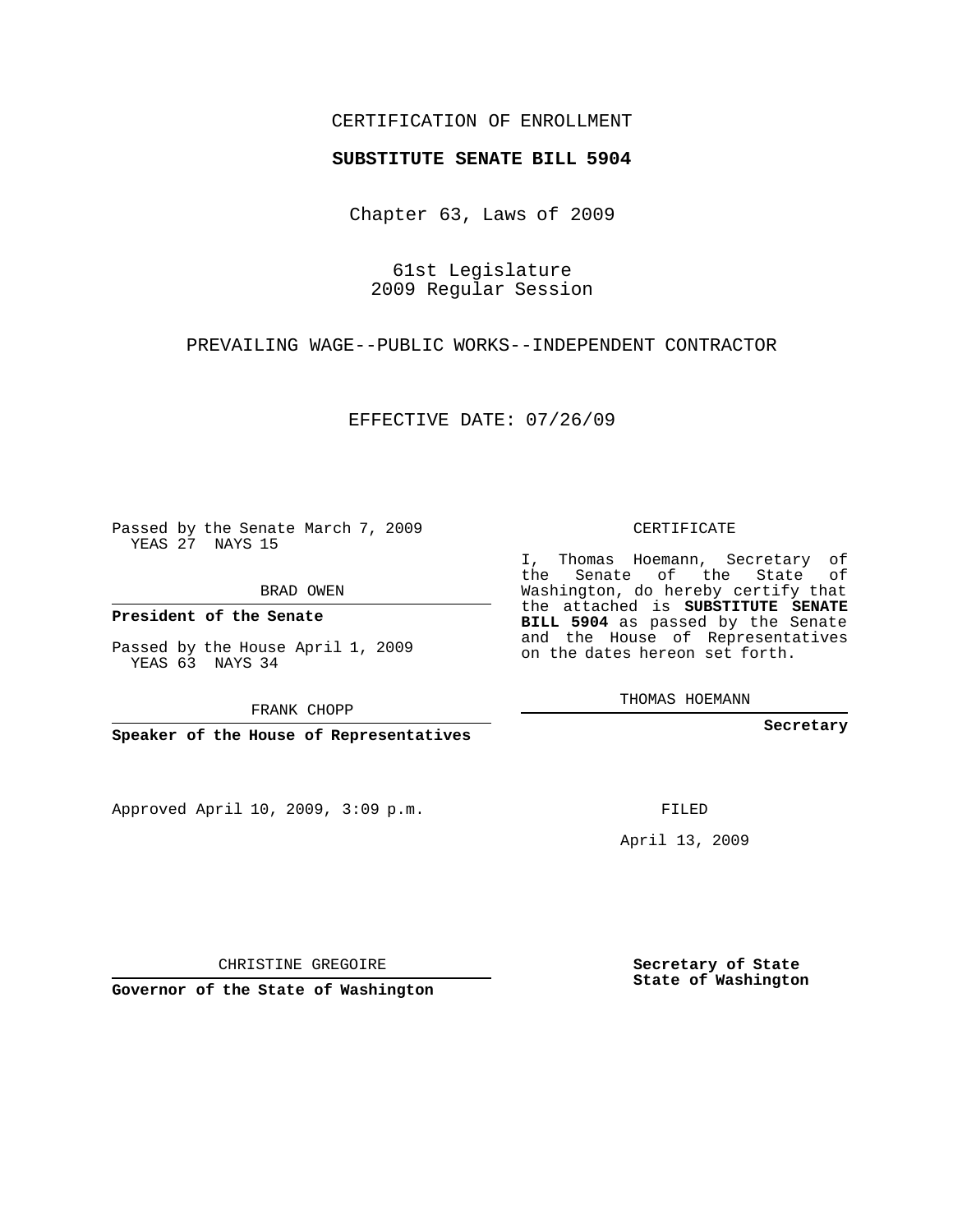## **SUBSTITUTE SENATE BILL 5904** \_\_\_\_\_\_\_\_\_\_\_\_\_\_\_\_\_\_\_\_\_\_\_\_\_\_\_\_\_\_\_\_\_\_\_\_\_\_\_\_\_\_\_\_\_

\_\_\_\_\_\_\_\_\_\_\_\_\_\_\_\_\_\_\_\_\_\_\_\_\_\_\_\_\_\_\_\_\_\_\_\_\_\_\_\_\_\_\_\_\_

Passed Legislature - 2009 Regular Session

## **State of Washington 61st Legislature 2009 Regular Session**

**By** Senate Labor, Commerce & Consumer Protection (originally sponsored by Senators Kohl-Welles, Prentice, Keiser, Franklin, Hobbs, and Kline)

READ FIRST TIME 02/23/09.

 AN ACT Relating to defining independent contractor for purposes of prevailing wage; and adding a new section to chapter 39.12 RCW.

BE IT ENACTED BY THE LEGISLATURE OF THE STATE OF WASHINGTON:

 NEW SECTION. **Sec. 1.** A new section is added to chapter 39.12 RCW to read as follows:

 For the purposes of this chapter, an individual employed on a public works project is not considered to be a laborer, worker, or mechanic when:

 (1) The individual has been and is free from control or direction over the performance of the service, both under the contract of service and in fact;

 (2) The service is either outside the usual course of business for the contractor or contractors for whom the individual performs services, or the service is performed outside all of the places of business of the enterprise for which the individual performs services, or the individual is responsible, both under the contract and in fact, for the costs of the principal place of business from which the service is performed;